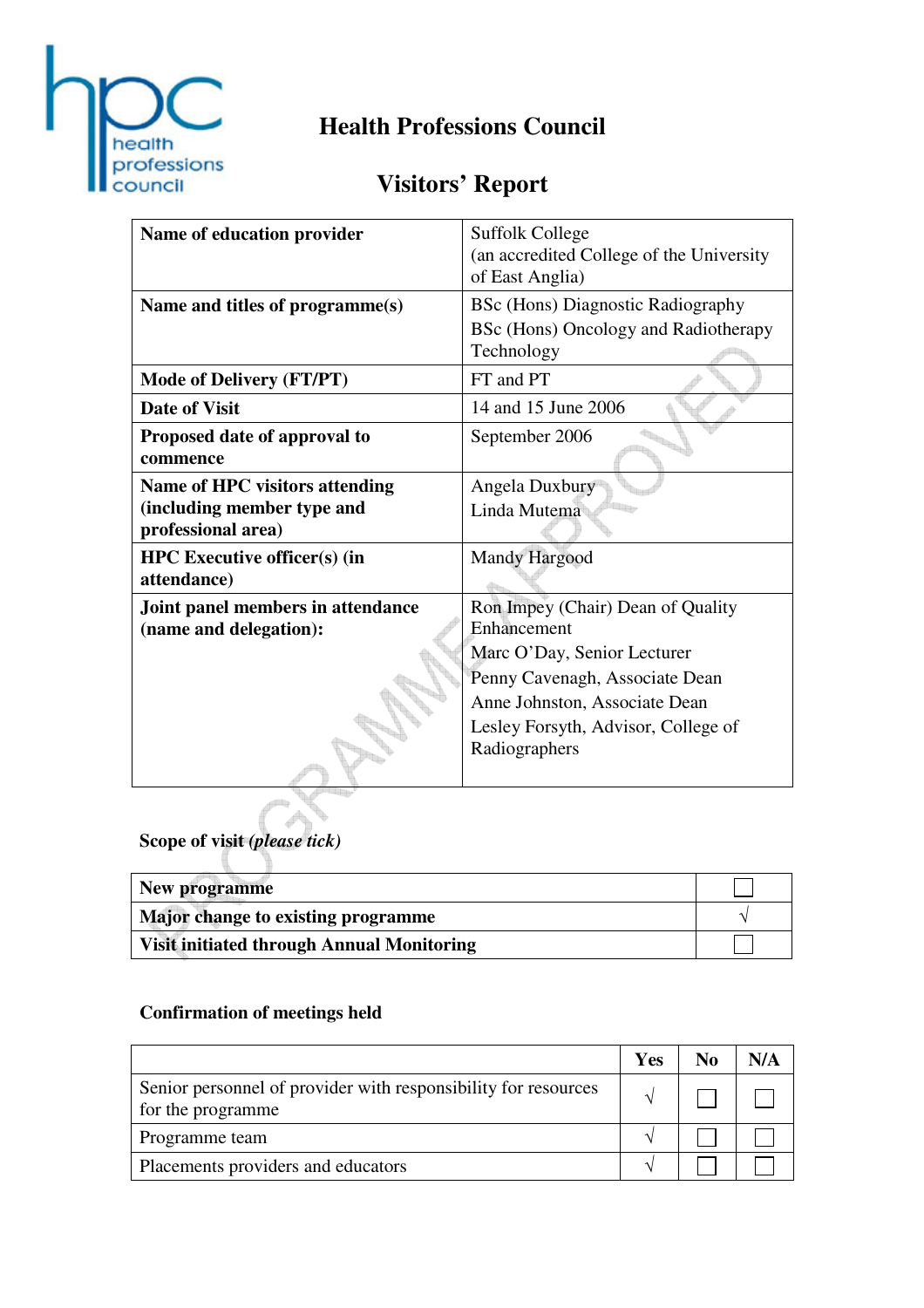| Students (current or past as appropriate) |  |  |  |
|-------------------------------------------|--|--|--|
|-------------------------------------------|--|--|--|

#### **Confirmation of facilities inspected**

|                                   | Yes | No | N/A |
|-----------------------------------|-----|----|-----|
| Library learning centre           |     |    |     |
| IT facilities                     |     |    |     |
| Specialist teaching accommodation |     |    |     |

| Proposed student cohort intake number please state | 54 BSc       |
|----------------------------------------------------|--------------|
|                                                    | Diagnostic   |
|                                                    | Radiography  |
|                                                    |              |
|                                                    | 18 BSc       |
|                                                    | Oncology     |
|                                                    | and          |
|                                                    | Radiotherapy |
|                                                    | Technology   |
|                                                    |              |
|                                                    |              |
|                                                    |              |
|                                                    |              |
|                                                    |              |
|                                                    |              |
|                                                    |              |
|                                                    |              |
|                                                    |              |
|                                                    |              |
|                                                    |              |
|                                                    |              |
|                                                    |              |
|                                                    |              |
|                                                    |              |
|                                                    |              |
|                                                    |              |
|                                                    |              |
|                                                    |              |
|                                                    |              |